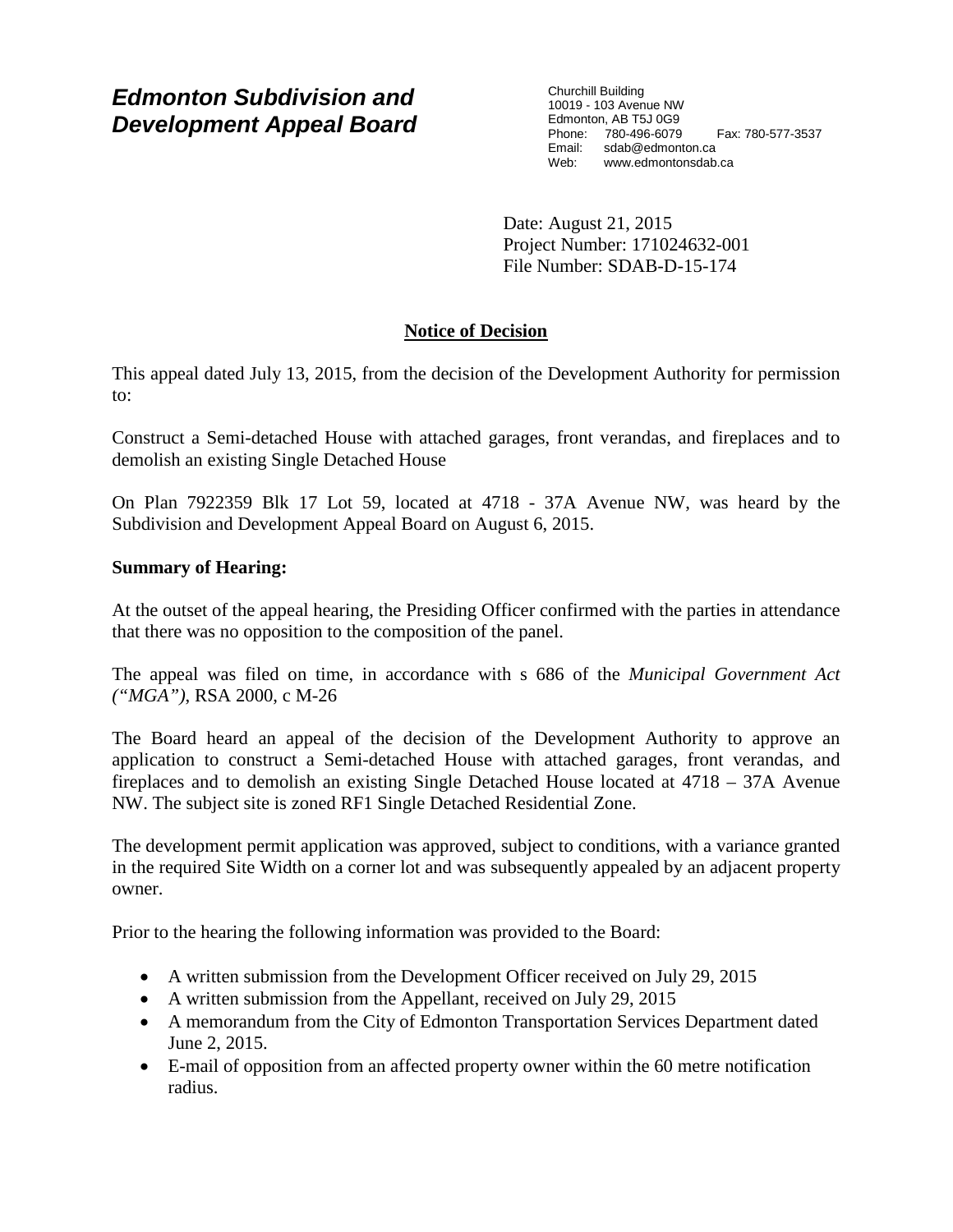The Board heard from the Appellant, Mr. K. Argent, who provided the following information:

- 1. He referred to the City's Spatial Land Inventory Management ("SLIM") map identifying the property owners within the 60 metre notification area, marked ("Exhibit A"). Many of those within the 60 metre radius are not in any way directly affected by the proposed development. The people most affected are those along 37A Avenue (who did not receive notification). They are affected due to the extreme parking difficulty in the area.
- 2. These parking difficulties are partly related to the cul-de-sac off of 37A Avenue which provides for only two on-street angle parking spaces which serve eight different properties. When the residents of the cul-de-sac have visitors they often have to park along 37A Avenue.
- 3. His two main concerns related to the adverse effect of the proposed development on the surrounding properties and the negative impact on the traffic congestion in the area.
- 4. Illegal parking in the area is common because of the lack of parking. Increasing the number of Dwelling on a property from one to two would exacerbate the difficulty.
- 5. He referred to his written submission which included 13 signatures in opposition to the proposed development.
- 6. If the proposed development is approved the lot to the east across the cul-de-sac would probably want to do the same type of development, further exacerbating the problem.
- 7. Many of the properties in the area are rented and not well maintained. Landlords do not properly care for the properties they own and he would appreciate knowing whether the proposed development would be sold or rented and if sold whether the units would subsequently be rented.

Mr. K. Argent provided the following responses to questions:

- 1. The existing single detached house on the subject property had been reasonably well kept by the previous owner who had sold it approximately one year ago.
- 2. He acknowledged that if the proposed development were sold and occupied by the purchasers many of his concerns would be eliminated.

The Board heard from Ms. K. Heimdahl, representing the City of Edmonton Sustainable Development Department who provided the following responses to questions:

- 1. To her knowledge the right elevation of the proposed development will be finished with siding similar to the (south) front elevation and complies with the bylaw requirements.
- 2. While there are windows on the north elevation of the proposed development, which would provide oversight onto properties to the north, this was not a matter addressed in the bylaw because the proposed development is not within the Mature Neighbourhood Overlay.

The Board heard from the Respondent, Mr. S. Mann, who provided the following information:

1. He had owned this property for about a year and in his opinion the property had been relatively well maintained.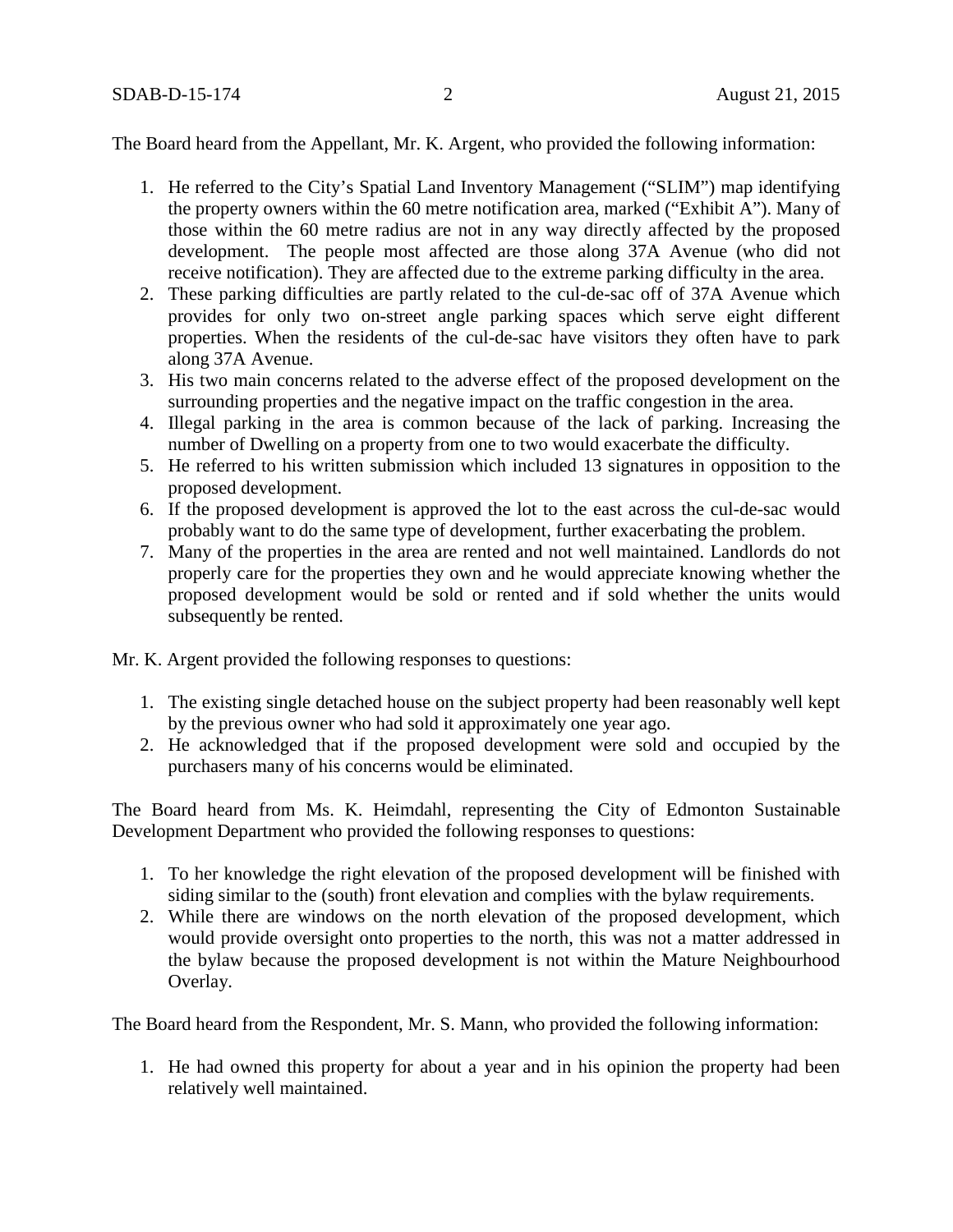- 2. At this point he could not determine whether the proposed semi-detached dwellings would be sold or rented. He intends to sell the properties, if feasible. If not, they would be rented.
- 3. He provided the Board with a drawing, marked ("Exhibit B") and acknowledged that the proposed development is in close proximity to the north property line (4 feet, 4 inches), which provides only a little useable amenity area to the north of the building. Other amenity areas would have to be found either to the west of the building or to the south and east which are exposed to public roadways.

Mr. Mann provided the following responses to questions:

- 1. Most of the exterior of the building will be finished in vinyl siding. Some areas would also be finished with crezone, a plastic coated plywood which is much more expensive than siding.
- 2. He acknowledged that the space to the north of the proposed development, which might also be used for barbequing, was restricted but crowding is common in developments when the City is attempting to increase densification.

In rebuttal Mr. Argent made the following points:

- 1. The proposed development seems to be crowded onto a relatively small site and there is an obvious lack of useable amenity space.
- 2. A critical issue for him is whether the proposed development would be owner occupied or rented. He understood that this was not within the jurisdiction of the Board.

### **Decision:**

The appeal is DENIED and the decision of the Development Authority is CONFIRMED. The development is GRANTED as approved by the Development Authority.

In granting the development the following variance to the *Edmonton Zoning Bylaw* is allowed:

1. Pursuant to section 110.4(3)(c), the minimum required Site Width on a Corner Site is 14.8 metres and a relaxation of 0.70 metres is granted to allow for a Site Width of 14.10 metres.

### **Reasons for Decision:**

The Board finds the following:

- 1. Semi-detached Housing is a Discretionary Use in the RF1 Single Detached Residential Zone, Section 110.3(10).
- 2. Section 110.1 of the *Edmonton Zoning Bylaw* states that the purpose of the RF1 Single Detached Residential Zone is to provide primarily for Single Detached Housing while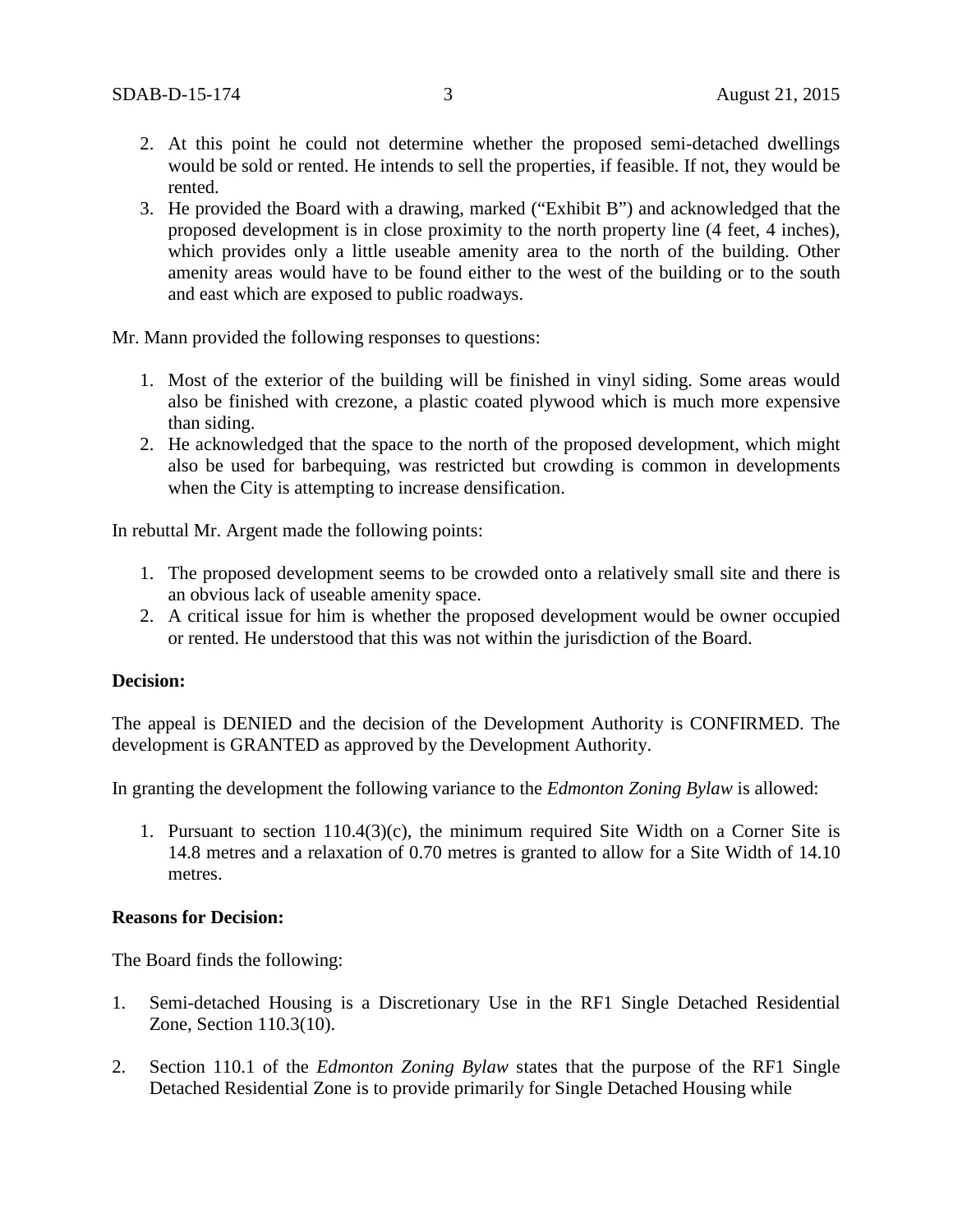allowing for other forms of small scale infill such as semi-detached housing under certain conditions.

- 3. The Board finds that the plans for this site comply with the intent of the purpose of the RF1 Single Detached Residential Zone.
- 4. Section 41.2(1) of the *Edmonton Zoning Bylaw* reads as follows:

The Development Officer shall not refuse an application … a Semidetached Housing on a Site with a Site area of at least  $470 \text{ m}^2$  and a width of at least 13.5 m only for the reason that the Site does not meet the minimum area and dimension set out in this Bylaw, if:

- a. the Site in question is a lot, which was created prior to October 2, 1961;
- b. the Site in question is a lot approved by the Subdivision Authority; or
- c. in the case of Single Detached Housing within RF4 Zone, the Site is within a Zone Outline Plan area or Area Structure Plan area and subdivision creating the Site was approved by the Municipal Planning Commission prior to the effective date of Bylaw 6934, that being June 14, 1982.

The Board finds the following:

- i. This site was approved by the Subdivision Authority prior to the house being built in 1980.
- ii. The area of the site is 532.07 square metres which is greater than the required 470 square metres.
- iii. The width of the site is 14.10 metres which is greater than the required 13.5 metres.
- iv. The site depth is 39.51 metres which is greater than the required 30.0 metres.
- 5. The Board acknowledges that there are parking concerns in area; however the Site provides the minimum required parking within the one car attached Garage and Driveway for each of the two Dwellings.
- 6. The Board heard a concern about the lack of outdoor amenity area at the rear of the semidetached houses (along the north side-lot line). However, there are other green spaces to the east, south and west which allow it to comply with the *Edmonton Zoning Bylaw* which states that the private amenity area can be anywhere except in the Front Yard.
- 7. The proposed development complies with Section 4.2.1.1 of "The Municipal Development Plan: The Way We Grow" which supports neighbourhood revitalization, redevelopment and residential infill that contributes to the livability and adaptability of established neighbourhoods.
- 8. The Board notes that whether the proposed development is rented or owner-occupied is outside the purview of this Board.
- 9. The Board finds that the proposed development will not unduly interfere with the amenities of the neighbourhood nor materially interfere with or affect the use, enjoyment or value of neighbouring parcels of land.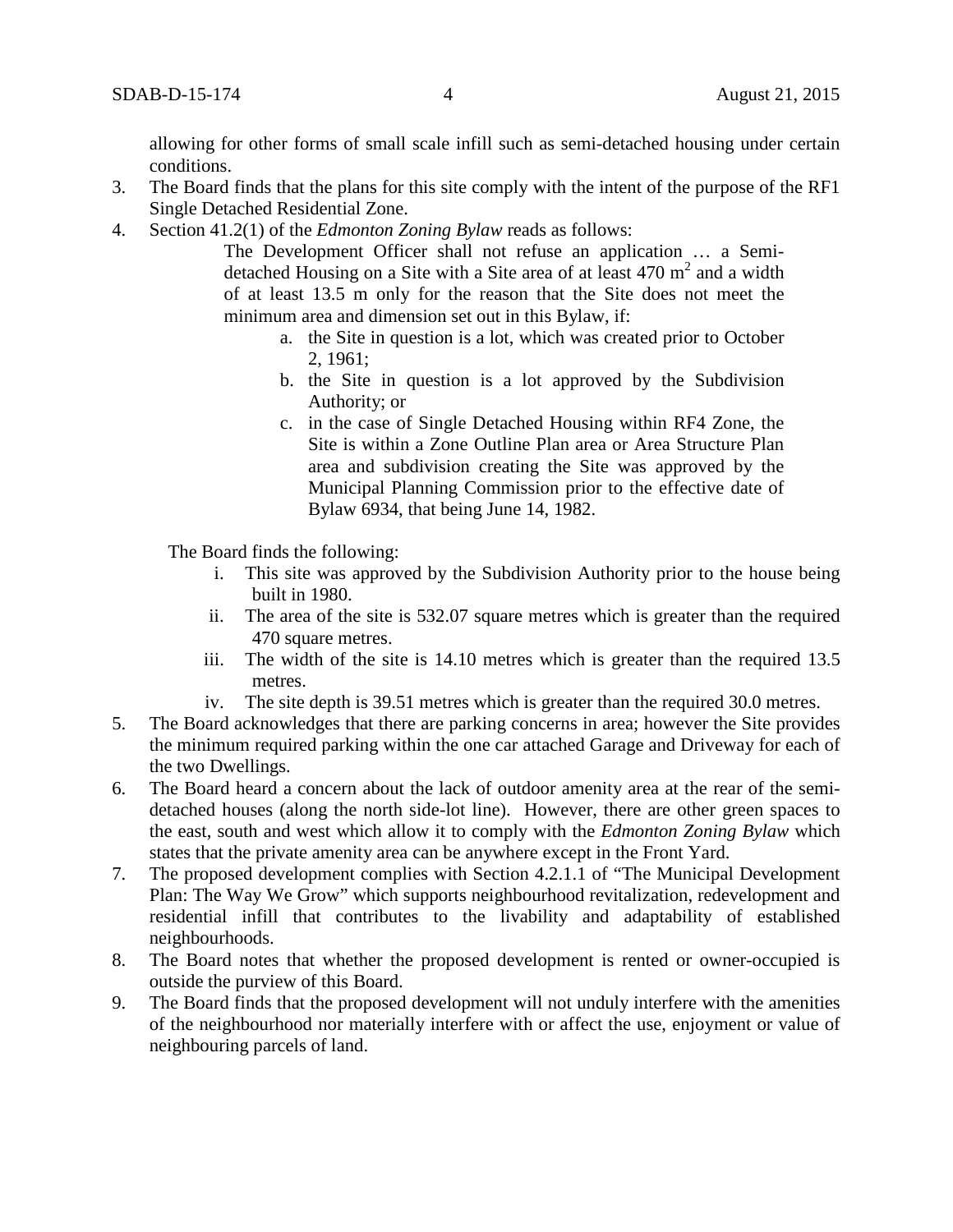#### **Important Information for the Applicant/Appellant**

- 1. This is not a Building Permit. A Building Permit must be obtained separately from the Sustainable Development Department, located on the  $5<sup>th</sup>$  Floor, 10250 – 101 Street, Edmonton.
- 2. Obtaining a Development Permit does not relieve you from complying with:
	- a) the requirements of the *Edmonton Zoning Bylaw*, insofar as those requirements have not been relaxed or varied by a decision of the Subdivision and Development Appeal Board,
	- b) the requirements of the *Alberta Safety Codes Act*,
	- c) the *Alberta Regulation 204/207 – Safety Codes Act – Permit Regulation*,
	- d) the requirements of any other appropriate federal, provincial or municipal legislation,
	- e) the conditions of any caveat, covenant, easement or other instrument affecting a building or land.
- 3. When an application for a Development Permit has been approved by the Subdivision and Development Appeal Board, it shall not be valid unless and until any conditions of approval, save those of a continuing nature, have been fulfilled.
- 4. A Development Permit will expire in accordance to the provisions of section 22 of the Revised City of Edmonton, by-law No 12800, *Edmonton Zoning Bylaw*.
- 5. This decision may be appealed to the Alberta Court of Appeal on a question of law or jurisdiction under s 688 of the *Municipal Government Act*, RSA 2000, c M-26. If the Subdivision and Development Appeal Board is served with notice of an application for leave to appeal its decision, such notice shall operate to suspend the Development Permit.
- 6. When a decision on a Development Permit application has been rendered by the Subdivision and Development Appeal Board, the enforcement of that decision is carried out by the Sustainable Development Department, located on the 5th Floor, 10250 – 101 Street, Edmonton.

*NOTE: The City of Edmonton does not conduct independent environmental checks of land within the City. If you are concerned about the stability of this property for any purpose, you should conduct your own tests and reviews. The City of Edmonton, when issuing a development permit, makes no representations and offers no warranties as to the suitability of the property for any purpose or as to the presence or absence of any environmental contaminants on the property.*

> Patricia Jones Subdivision and Development Appeal Board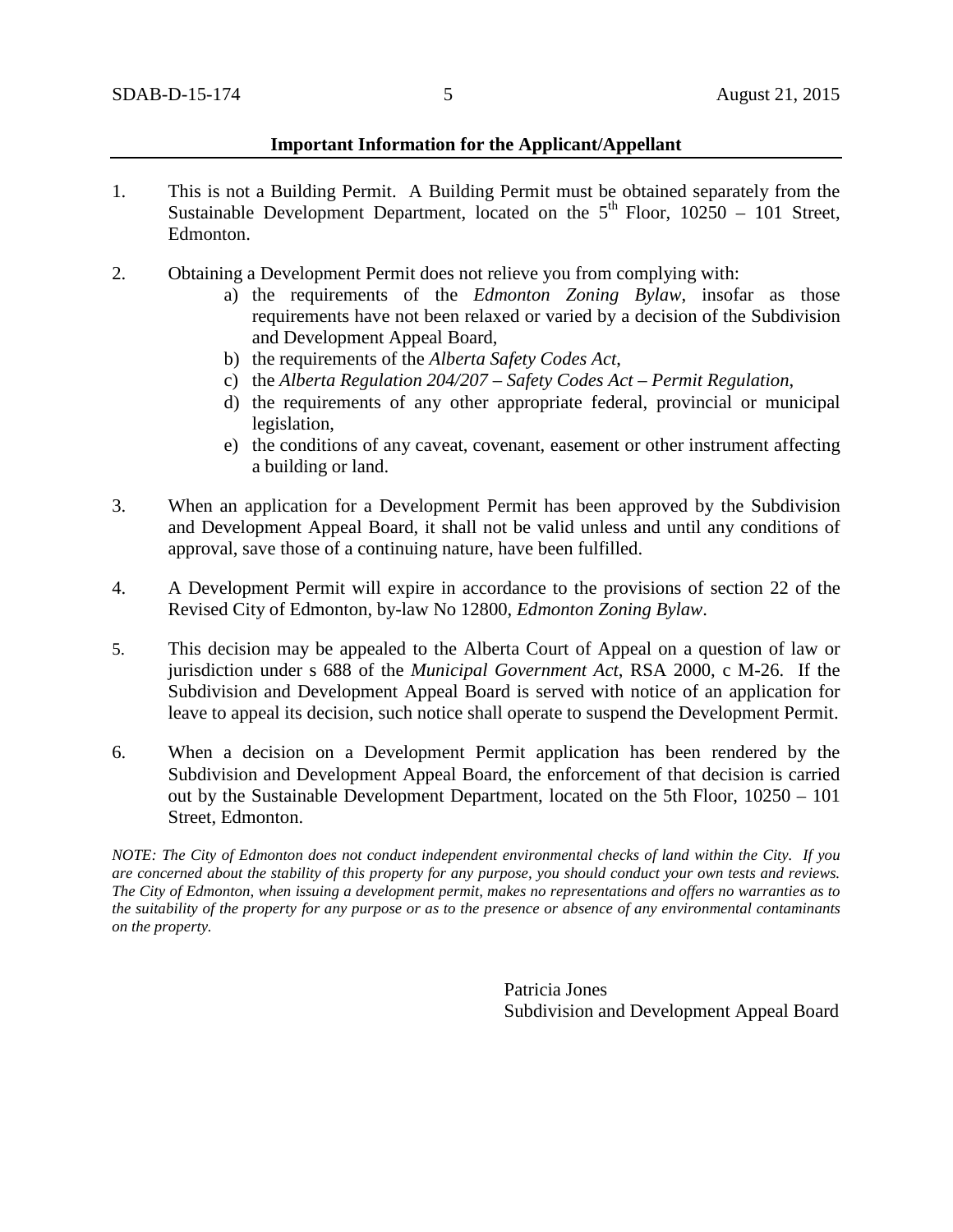# *Edmonton Subdivision and Development Appeal Board*

Churchill Building 10019 - 103 Avenue NW Edmonton, AB T5J 0G9 Phone: 780-496-6079 Fax: 780-577-3537 Email: sdab@edmonton.ca Web: www.edmontonsdab.ca

Date: August 21, 2015 Project Number: 171227092-001 File Number: SDAB-D-15-175

## **Notice of Decision**

This appeal dated July 9, 2015, from the decision of the Development Authority for permission to:

Construct an addition (front attached Garage and second Storey, 6.68m x 14.88m) to an existing Single Detached House.

On Plan 1843KS Blk 48 Lot 26, located at 10736 - 65 Street NW, was heard by the Subdivision and Development Appeal Board on August 6, 2015.

## **Summary of Hearing:**

At the outset of the appeal hearing, the Presiding Officer confirmed with the parties in attendance that there was no opposition to the composition of the panel.

The appeal was filed on time, in accordance with s 686 of the *Municipal Government Act ("MGA")*, RSA 2000, c M-26.

The Board heard an appeal of the decision of the Development Authority to refuse an application to construct an addition (front attached Garage and second Storey, 6.68m x 14.88m) to an existing Single Detached House located at 10736 – 65 Street NW. The subject site is zoned RF1 Single Detached Residential Zone and is within the Mature Neighbourhood Overlay.

The development permit application was refused because the proposed addition requires variances in the Front and Side Setbacks that will add to the non-conformity of the existing building.

Prior to the hearing the following information was provided to the Board:

- A written submission from the Development officer received on July 29, 2015.
- Four letters in opposition to the proposed development, one from outside of the 60 metre notification radius.
- Twelve signatures in support of the proposed development submitted by the Appellant on August 4, 2015.

The Board heard from the Appellants Mr. B. Bilyk and Mrs. D. Bilyk, who provided the following information: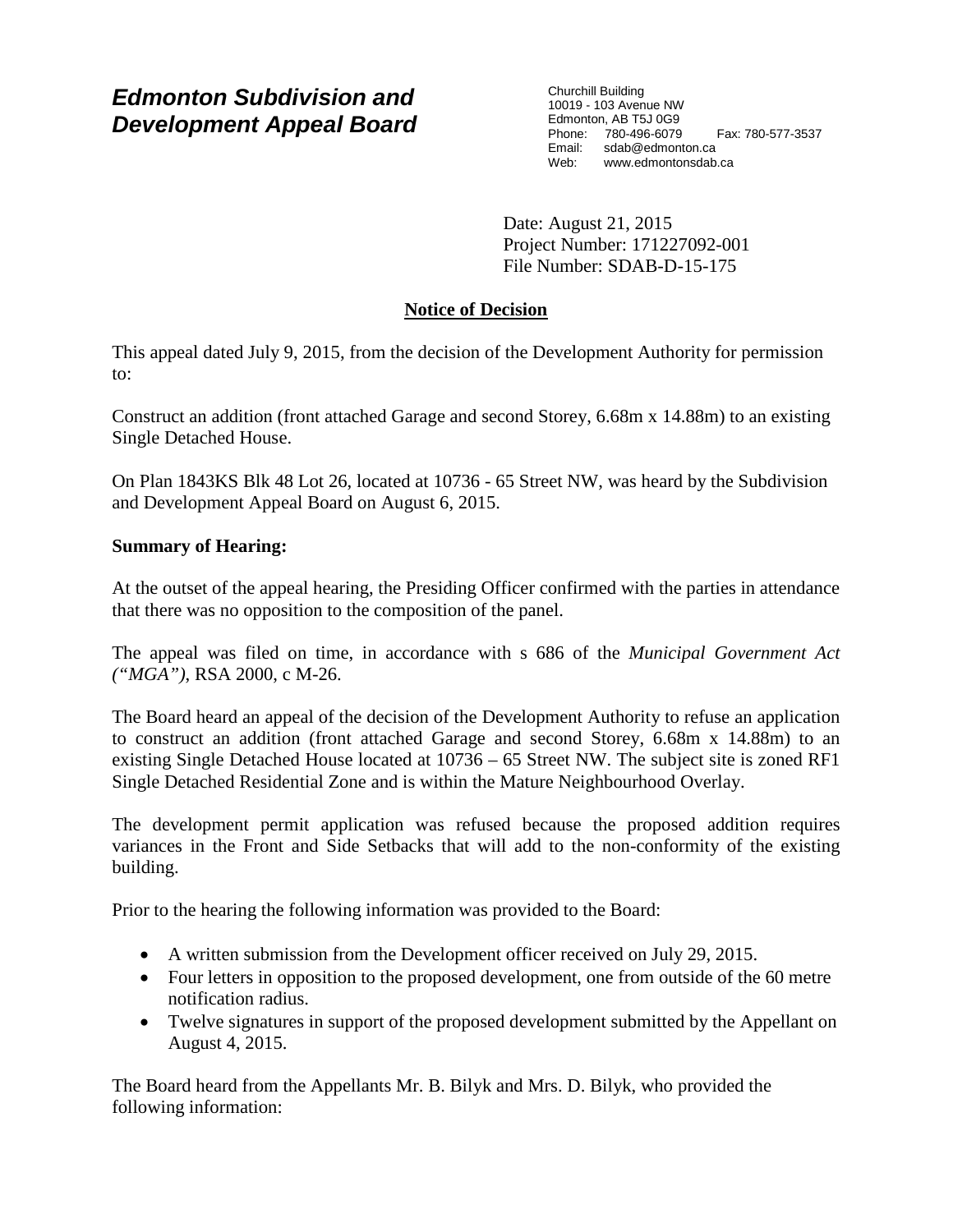- 1. They purchased the property seven years ago and knew it was a non-conforming building at that time.
- 2. They had originally wanted to build a rear detached Garage but an existing gas line and mature trees restricted the placement of the rear detached Garage. Therefore, they would like to build an addition, which includes a Garage and a second Storey, even though variances would be required.
- 3. The Site Width is 18.6 metres and the width of the rear property line is 18.0 metres.
- 4. They need a larger Garage to park their two vehicles and are therefore requesting the Side Yard variance be reduced from 1.62 metres to 1.23 metres. They both require larger vehicles as he is in construction and she works with disabled individuals who require wheel chair access.
- 5. He plans to remove the cantilever above the garage along the north property line which is depicted in the current refused development plans. It was originally there to accommodate a stairwell from the interior of the dwelling going to second floor; however, there are building permit issues with this cantilever of which the architect was not aware.
- 6. He can comply with the minimum Front Setback for the Garage if required.
- 7. There is a discrepancy in the lot width because even though it is 18.6 metres measured at 6 metres from the front lot line, the horizontal width of the rear lot line is 18.0 metres. They presented photographs of other developments in the area which show large dwellings next door, across the alley and across the street. Most have been constructed in the past 10 years. ("Exhibit A")
- 8. The adjacent neighbour has a front attached Garage.
- 9. The wall of the neighbour's house is approximately 5 metres from his current house. He is of the opinion that the addition will have a minimal impact on that dwelling.
- 10. He is willing to re-locate the rear deck towards the middle of the rear elevation to minimize the impact on the adjacent neighbour to the north.

Mr. and Mrs. Bilyk provided the following responses to questions:

- 1. He does not feel that requesting a variance will increase the non-conformity of the building. Other houses in the neighbourhood must have had variances granted as well.
- 2. The 3 feet on either side of the 16 foot Garage door is to accommodate the two large vehicles they drive.
- 3. There are no windows on the north side of the dwelling as they did not want to impose on the privacy of the adjacent neighbours. He could put a cantilever into that area to minimize the massing effect of a wall stretching the length of the dwelling with no break in it.
- 4. There are other developments in the area that are similar in design to the proposed development.

The Board heard from Ms. K. Heimdahl, representing the City of Edmonton Sustainable Development Department who provided the following information: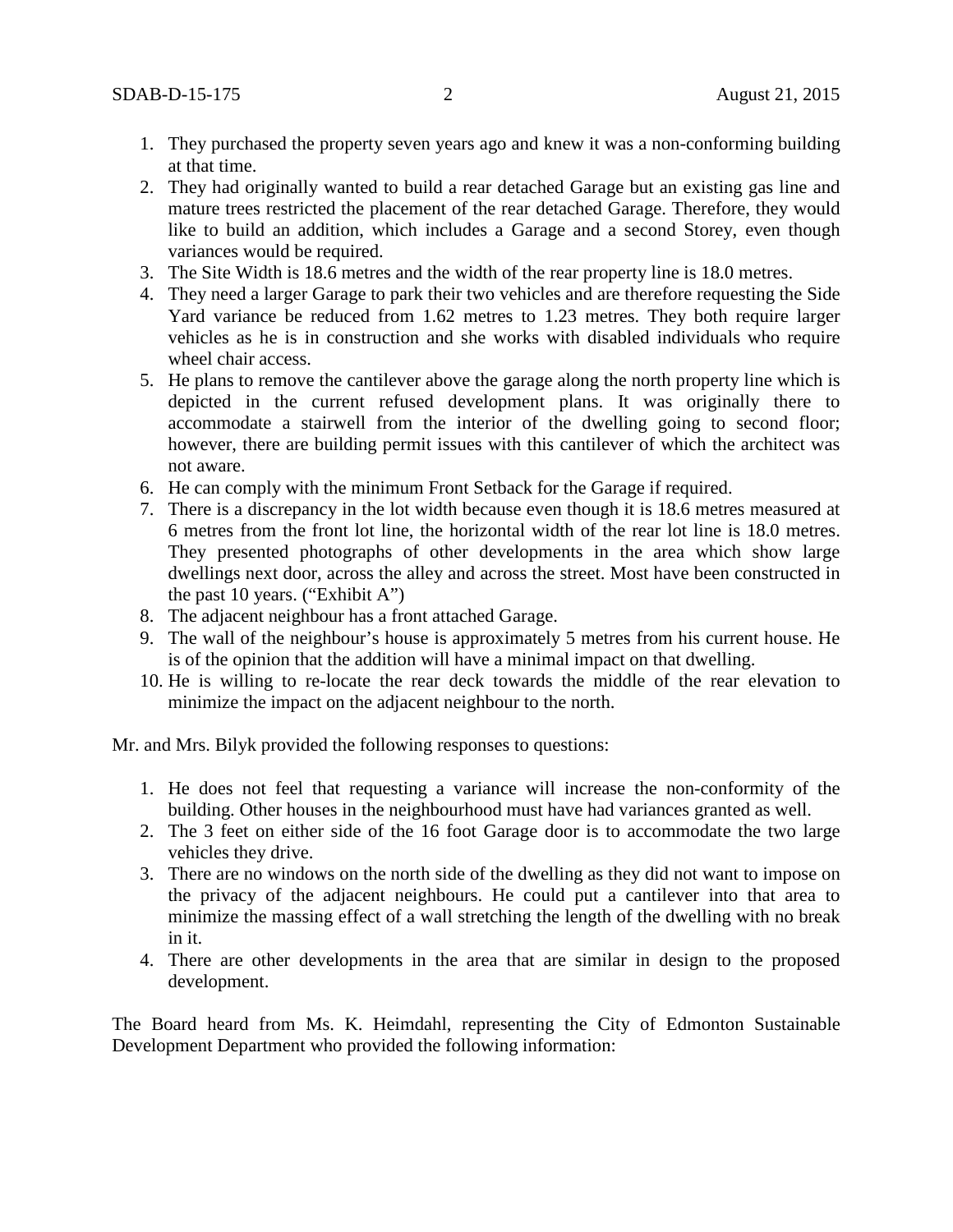- 1. She missed the encroachment of the cantilevered section on the submitted plans which was brought to her attention by an affected property owner, Ms. Archer. This was an oversight on her part.
- 2. A front access Garage is allowed because there is no treed, landscaped boulevard, the lot width is greater than 15.5 metres and more than 50 percent of the Dwellings on the block have front or flanking access. She submitted a map marked "Exhibit B" to illustrate this.
- 3. She determined the Site Width by measuring the horizontal width between the two Side Lot Lines at 6 metres from the Front Lot Line.
- 4. For a lot less than 18.3 metres in width, the minimum requirement for side yards is 20 percent of the Site Width with a minimum of 1.2 metres.
- 5. She referred to Section 11.3(3) of the *Edmonton Zoning Bylaw* which prohibits a Development Officer from granting a variance to increase the non-conformity of a building, even though it is a listed Use.
- 6. Any development must comply with the regulations of the Mature Neighbourhood Overlay in this RF1 Single Detached Residential Zone.

Ms. Heimdahl provided the following responses to questions:

- 1. The Front Setback variance could be eliminated if the applicant reduced the projection of the Garage into the front yard.
- 2. The windows on the north side of the building were removed by the Appellant at the request of the Development Officer.
- 3. There is no requirement for landscaping along the 1.2 metre north side yard of the dwelling.

The Board heard from Ms. Victoria Archer, an affected property owner, who provided the following information in opposition to the proposed development.

- 1. She owns the house directly adjacent to the subject property. It was built in 1957 and additions were constructed in 2003. It had an existing front access Garage.
- 2. She feels she will be significantly affected by this proposed development. The house is too wide and extends too far forward into the front yard.
- 3. Newer houses in this area have complied with the regulations of the *Edmonton Zoning Bylaw.*
- 4. Her lot width is 92 feet and the width of the subject site is 61 feet.
- 5. The house across the street is larger.
- 6. She showed a photo of the existing side yard of the subject Site, marked "Exhibit C". By her calculations, the measurement of the right Side Setback is 1.5 metres, not 1.62 metres as shown on the survey.
- 7. She is opposed to the cantilever and eave overhang on the north side of the dwelling and believes it encroaches on to her lot even though it 0.13 metres from the property line.
- 8. She spoke with Ms. Fiona Heatherington of the City of Edmonton Sustainable Development Department about this type of development in mature neighbourhoods.
- 9. The lot in question is basically rectangular.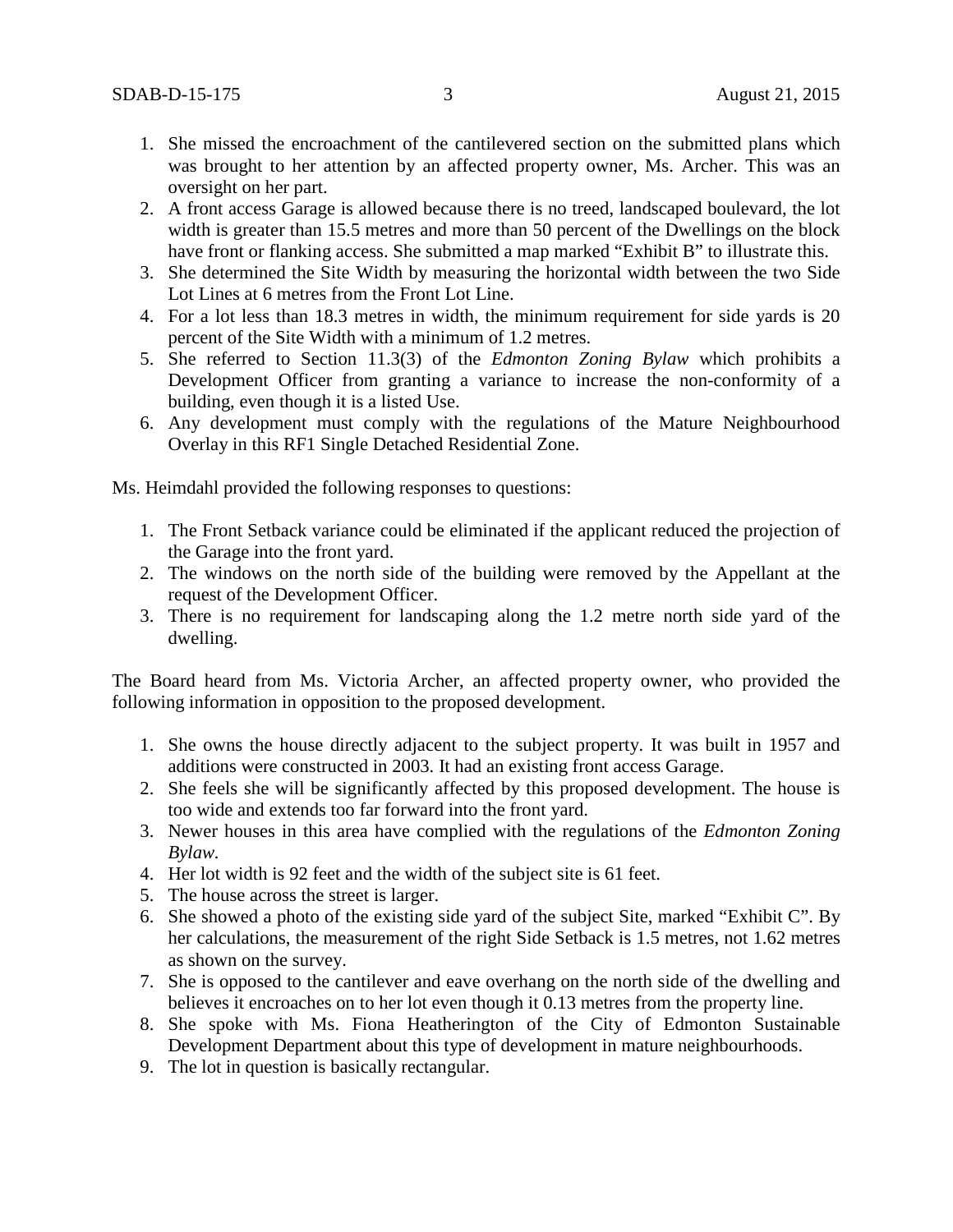- 10. She objects to the proximity of the proposed development to her property line and believes it sets a precedent for future development.
- 11. The Front Setback was not determined properly by the Development Officer and she believes the extension into the Front Yard is greater than that allowed by the *Edmonton Zoning Bylaw.*
- 12. The garage would increase the Front Setback deficiency even further and she feels it will sit too close to the street.
- 13. One of the houses used in determining the average Front Setback has a front porch, which should not be taken into consideration when determining the blockface. The measurement should be taken to the front wall of the structure and not the open veranda. This would make the Front Setbacks greater than 8 metres for the rest of the developments on the same blockface.
- 14. This development will affect the blockface of other dwellings in the neighbourhood by projecting further than the existing ones.
- 15. She referred to her submission which showed alternative calculations to determine what the blockface is on the street. Her calculations show that the Setback is not within the 1.5 metres of the average blockface on the street and reiterated that this development will change the character of the street.
- 16. She would have no objection to a 1.2 metre Side Yard if the lot in question was less than 18.3 metres because then a 1.2 metre Setback would be allowed.
- 17. This lot has no unique characteristics which would allow a variance to be granted.
- 18. Although all the gas lines in the area run from the rear alley most of the lots in the area have double garages in the rear.

The Board heard from Ms. Virginia Archer, an affected property owner, who provided the following information in opposition to the proposed development.

- 1. She owns the house directly across the street and grew up in the neighbourhood. She has historical concerns about what a development like this might pose.
- 2. She supports new development but bylaws are there to protect those who already live in the neighbourhood.
- 3. She is concerned a precedent could be set if the proposed development is allowed.
- 4. The spaciousness of this block is a characteristic of the neighbourhood and could be affected by the overcrowding of houses on the street. Other blocks are not as attractive as 65 Street.
- 5. Other developments in the neighborhood have resulted in people not being able to enjoy their properties as much.
- 6. Damage could occur to homes as a result of new construction and new additions being built in this neighbourhood. The onus is on the victims to seek remuneration for damage.
- 7. Bylaws are in place to protect the community and neighbouring properties.
- 8. There is no reason to grant variances for this Garage.
- 9. Neighbours who originally supported this development now do not support it including a neighbour two doors down who was not aware of the requested variance. She did not obtain signatures or written submissions from those opposed and not all of them sent in written opposition to the Board.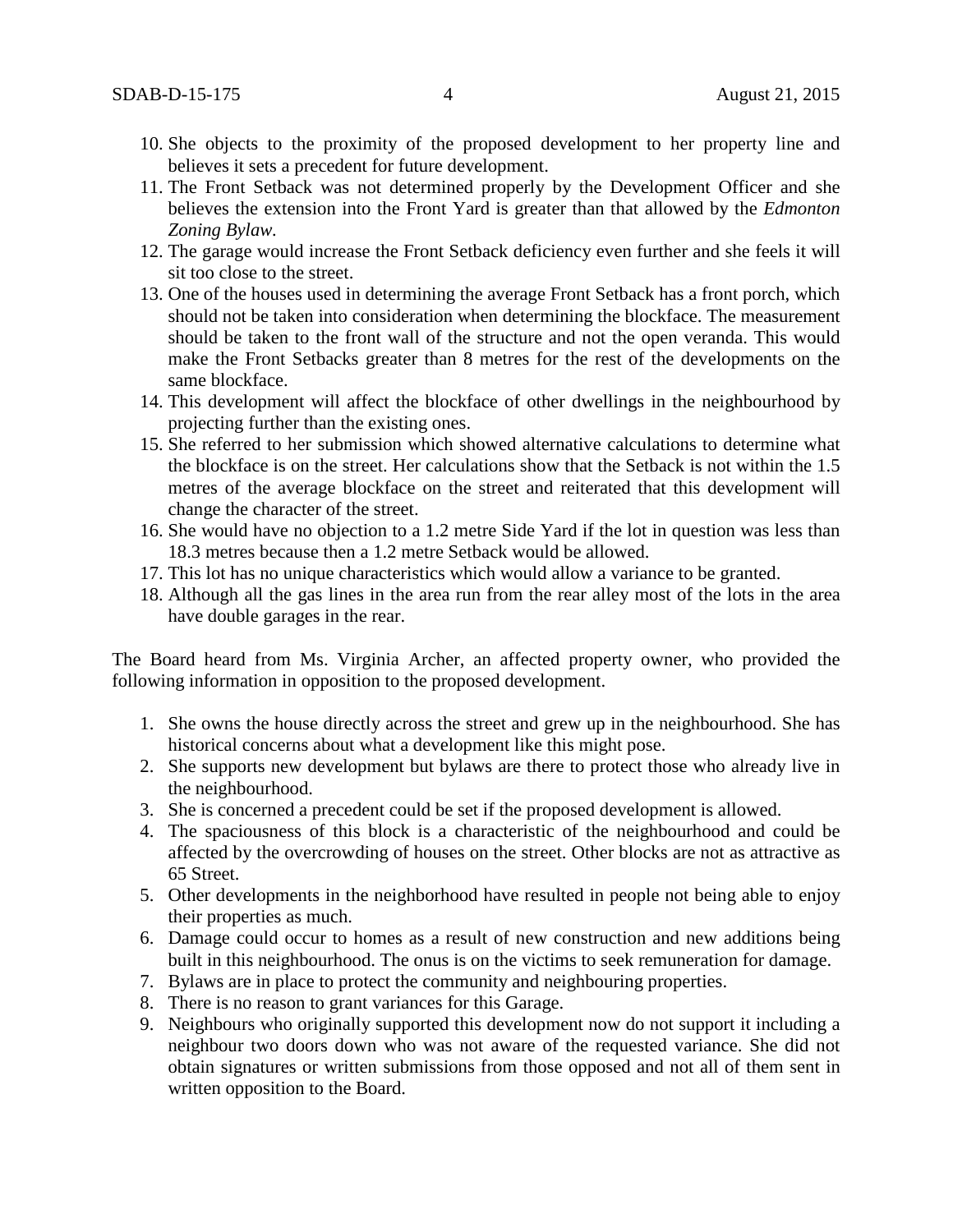In rebuttal Mr. Bilyk made the following points:

- 1. The existing Garage on the property is in line with the Garage of the property to the north.
- 2. The adjacent neighbour's house is the largest on the street and not in keeping with the character of other residences in the neighbourhood.
- 3. His proposal for a 1.2 metre Side Setback is based on the fact that there is currently a 5 metre separation between his property and the neighbour's property to the north.
- 4. When he canvassed the neighbourhood he showed plans and photos of the proposed development and was of the opinion that most people in the neighbourhood supported the proposed development.

#### **Decision:**

The appeal is ALLOWED IN PART and the decision of the Development Authority is REVOKED. The development is GRANTED subject to the following CONDITIONS:

1. Revised plans must be submitted to the Board by September 15, 2015, showing the removal of the cantilever on the north side of the second floor.

In granting the development the following variances to the *Edmonton Zoning Bylaw* are allowed:

1. Pursuant to section 814.3(1), "The Front Setback shall be consistent within the 1.5 m of the Front Setback on Abutting Lots and with the general context of the blockface. However, the Front Setback shall not be less than 3.0 m. Separation Space and Privacy Zone shall be reduced to accommodate the Front Setback requirement where a Principal Living Room Window faces directly onto a local public roadway, other than a Lane."

The Average Front Setback along the Block face is 8.35 metres. The allowable Setback is  $(8.35m (+/- 1.5m. = 6.85m.$  to 9.45m.) The Average Front Setback of abutting lots is 8.35 metres. The allowable Setback is (8.35m  $(+/- 1.5m. = 6.85m.$  to 9.45m.) The variance granted is 0.16 m.

- 2. Pursuant to section 814.3(3), "Where the Site Width is 18.3 m or greater:
	- a. Side Setbacks shall total 20% of the Site Width but shall not be required to exceed 6.0 m in total;
	- b. The minimum interior Side Setback shall be 2.0 m; and
	- c. …

The total required Side Setback is 3.72 metres and a variance of 0.01 metres is granted.

The minimum required Side Setback is 2 and a variance of 0.77 metres is granted for the (north) Side Setback.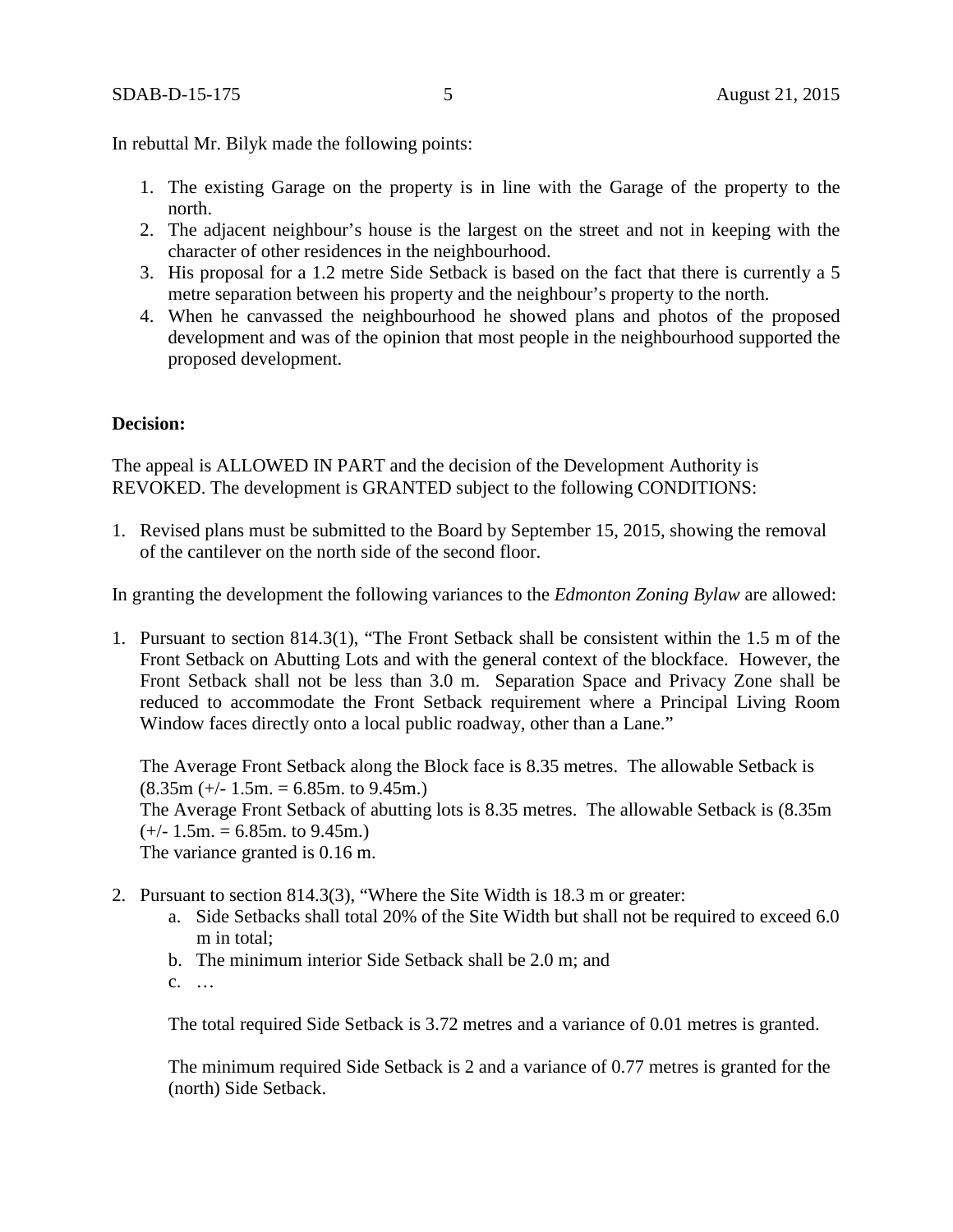#### **Reasons for Decision:**

The Board finds the following:

- 1. Single Detached Housing is a Permitted Use in the RF1 Single Detached Residential Zone, section 110.2(4).
- 2. Section 6.1(94) of the *Edmonton Zoning Bylaw* states, "Site Width means the horizontal distance between the side boundaries of the Site measured at a distance from the Front Lot Line equal to the required Front Setback for the Zone." The Site Width was determined to be 18.6 metres; therefore a 2 metre Side Setback is required. The Board finds that the subject lot is not a rectangular lot in that the horizontal width of the rear lot line is 18.02 metres, which is narrower than the Front Lot Line. Therefore, the lot is slightly over the threshold as stipulated in section 814.3(3) which requires a larger minimum Setback requirement of 2.0 metres. A Side Setback of 1.2 metres would be allowed if the Site Width was less than 18.3 metres. The Board finds that allowing the additional intrusion into the Side Yard will have no significant impact.
- 3. The Board notes that the south Side Setback is 2.48 metres and the proposed north Side Setback is 1.23 metres. The proposed total Side Setbacks will be 3.71 metres which is 0.01 metres from compliance with the minimum required total Side Setback as stipulated in section 814.3(3)(a). The Board finds 0.01 metres to be negligible.
- 4. Removing the cantilever which originally was proposed to run length of the building on the second floor this will lessen the intrusion into the Side Setback.
- 5. The Board accepts the calculations of the Board Officer in regards to the blockface average and the average of the two adjacent houses as appropriate points of reference in calculating the Front Setback distances.
- 6. Although the appellant claimed that the proposed front of his Garage would be in line with the Garage to the north, the Board does not agree. However, the Board does find that the protrusion of 0.16 metres into the required allowable Front Setback is minimal and acceptable.
- 7. The Board also finds that the Appellants have removed the windows along the north side of the building, particularly on the second floor at the suggestion of the Development Officer to increase the adjacent neighbour's privacy.
- 8. Pursuant to Section 814 of the *Edmonton Zoning Bylaw*, one of the purposes of the Mature Neighbourhood Overlay "is to ensure that new low density development in Edmonton's mature residential neighbourhoods is sensitive in scale to existing development." The Board finds that the proposed development complies with this as per the photos of houses ("Exhibit A") in the area submitted by the appellants.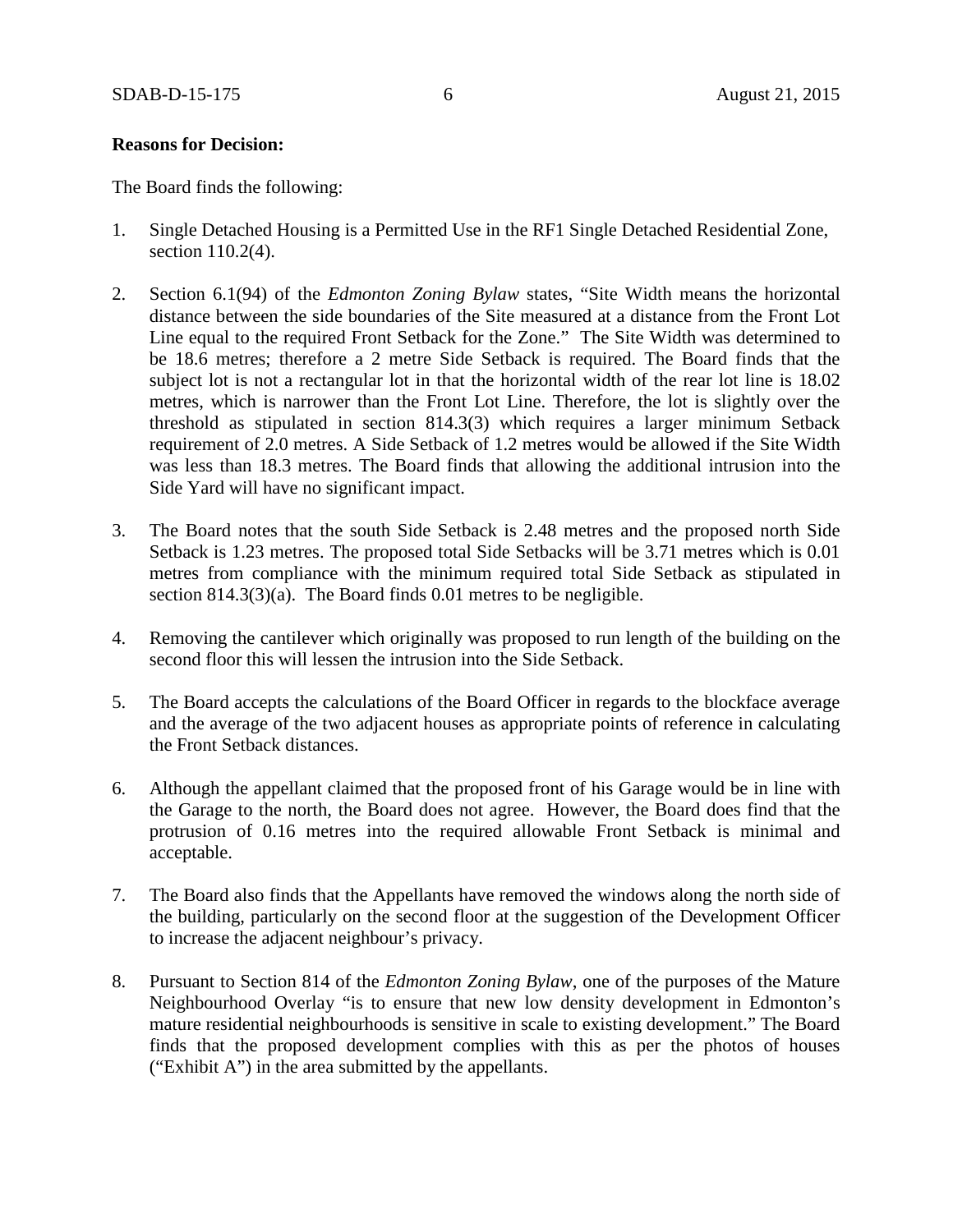- 9. The Board notes that Section 643(5)(c) of the *MGA* states "A non-conforming building may continue to be used but the building may not be enlarged, added to, rebuilt or structurally altered except … in accordance with a land use bylaw that provides minor variance powers to the development authority for the purposes of this section." Section 11.3(2) of the *Edmonton Zoning Bylaw* states that "the Development Officer may approve, with or without conditions as a Class B Development, an application for development that does not comply with Bylaw where... the proposed development would, in his opinion, conform with the use prescribed for that land or building in this Bylaw…" The Board finds the proposed development is for the continued use of a Single Family Dwelling which is listed as a Permitted Use in the RF1 Single Detached Residential Zone.
- 10. The Board finds that the proposed development will not unduly interfere with the amenities of the neighbourhood nor materially interfere with or affect the use, enjoyment or value of neighbouring parcels of land.

#### **Important Information for the Applicant/Appellant**

- 1. This is not a Building Permit. A Building Permit must be obtained separately from the Sustainable Development Department, located on the  $5<sup>th</sup>$  Floor, 10250 – 101 Street, Edmonton.
- 2. Obtaining a Development Permit does not relieve you from complying with:
	- f) the requirements of the *Edmonton Zoning Bylaw*, insofar as those requirements have not been relaxed or varied by a decision of the Subdivision and Development Appeal Board,
	- g) the requirements of the *Alberta Safety Codes Act*,
	- h) the *Alberta Regulation 204/207 – Safety Codes Act – Permit Regulation*,
	- i) the requirements of any other appropriate federal, provincial or municipal legislation,
	- j) the conditions of any caveat, covenant, easement or other instrument affecting a building or land.
- 3. When an application for a Development Permit has been approved by the Subdivision and Development Appeal Board, it shall not be valid unless and until any conditions of approval, save those of a continuing nature, have been fulfilled.
- 4. A Development Permit will expire in accordance to the provisions of section 22 of the Revised City of Edmonton, by-law No 12800 *Edmonton Zoning Bylaw*.
- 5. This decision may be appealed to the Alberta Court of Appeal on a question of law or jurisdiction under s 688 of the *Municipal Government Act*, RSA 2000, c M-26. If the Subdivision and Development Appeal Board is served with notice of an application for leave to appeal its decision, such notice shall operate to suspend the Development Permit.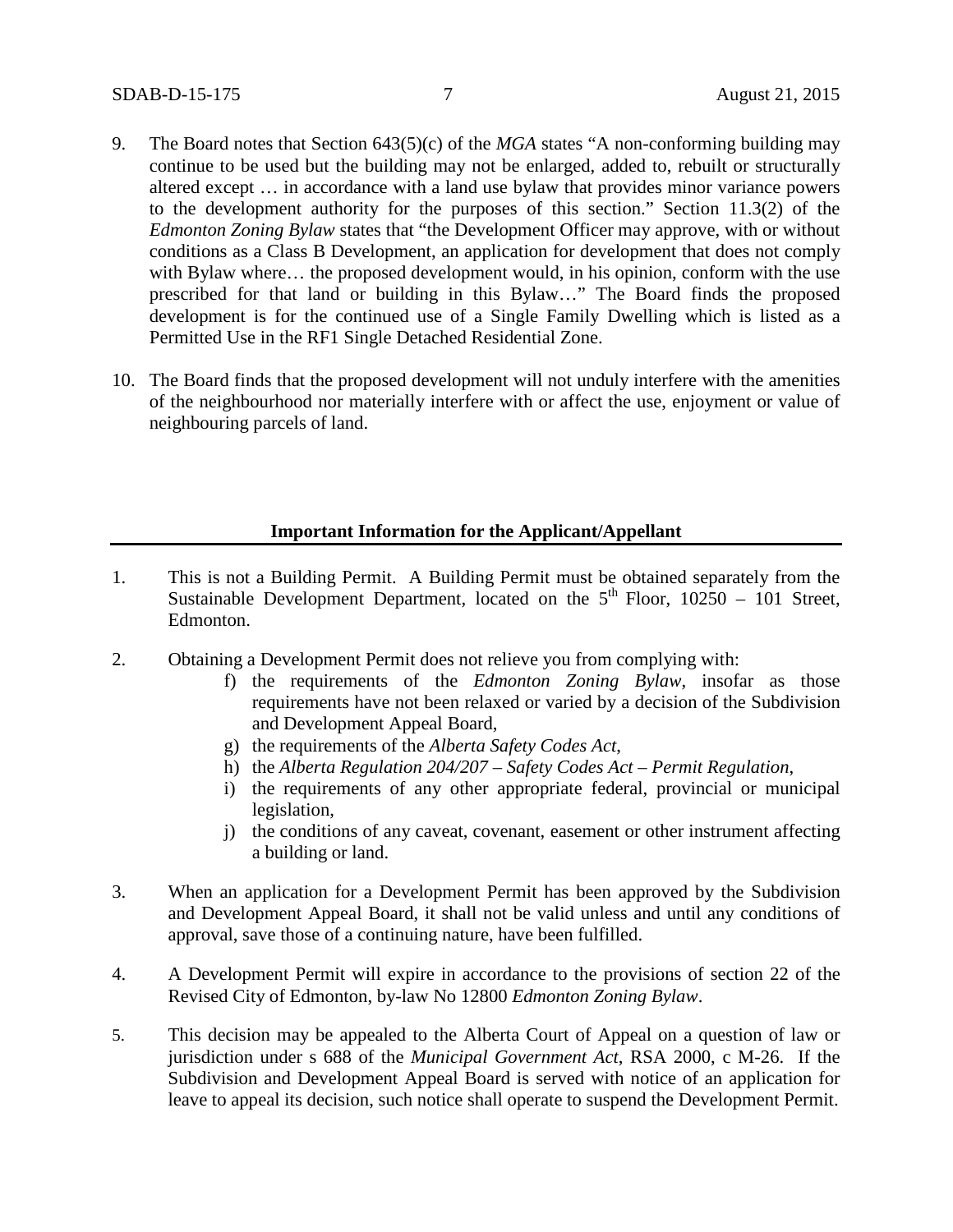6. When a decision on a Development Permit application has been rendered by the Subdivision and Development Appeal Board, the enforcement of that decision is carried out by the Sustainable Development Department, located on the 5th Floor, 10250 – 101 Street, Edmonton.

*NOTE: The City of Edmonton does not conduct independent environmental checks of land within the City. If you are concerned about the stability of this property for any purpose, you should conduct your own tests and reviews. The City of Edmonton, when issuing a development permit, makes no representations and offers no warranties as to the suitability of the property for any purpose or as to the presence or absence of any environmental contaminants on the property.*

> Patricia Jones Subdivision and Development Appeal Board